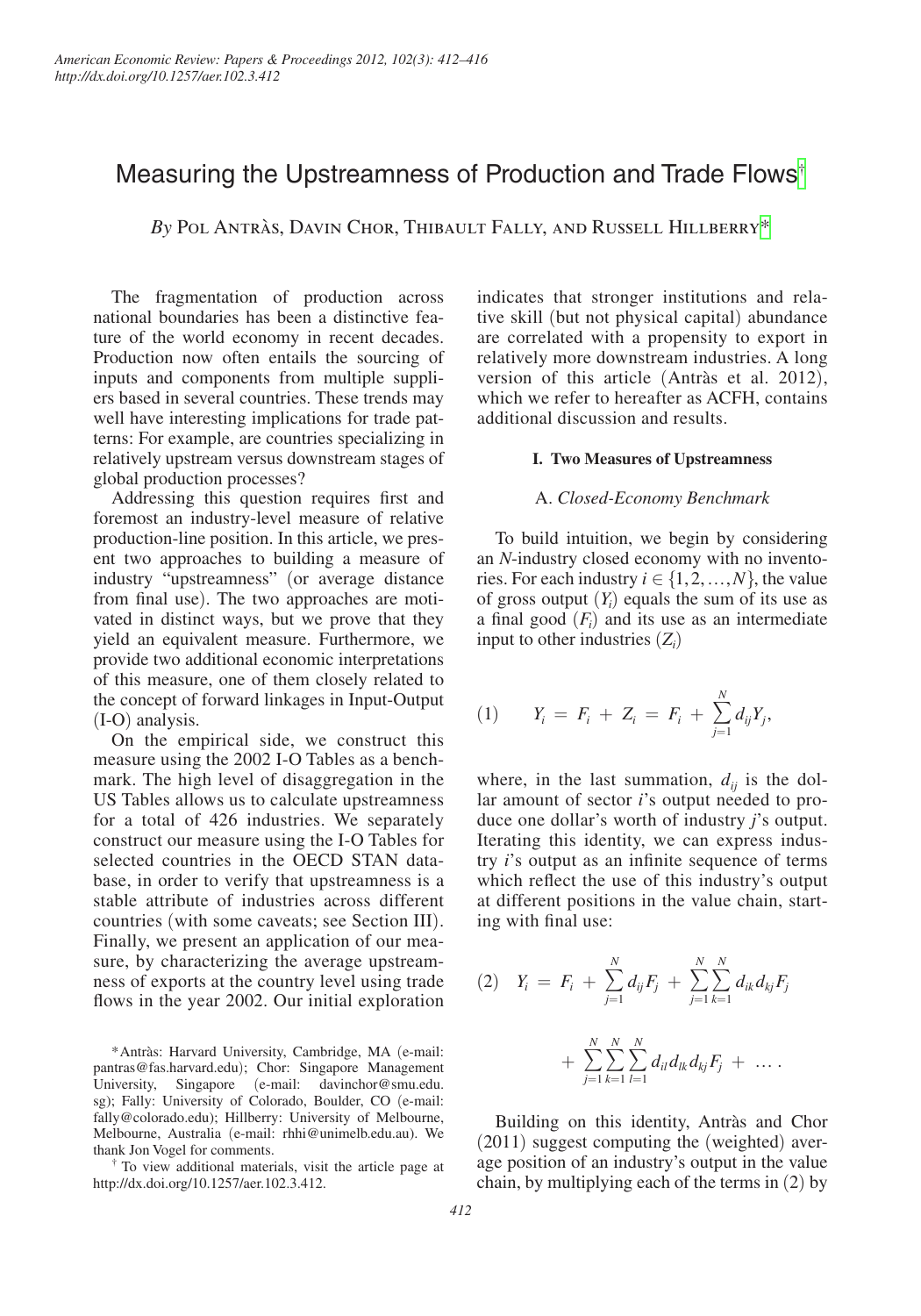ing by *Yi*:

<span id="page-1-0"></span>their distance from final use plus one and dividing by 
$$
Y_i
$$
:  
\n(3)  $U_{1i} = 1 \cdot \frac{F_i}{Y_i} + 2 \cdot \frac{\sum_{j=1}^{N} d_{ij} F_j}{Y_i}$   
\n $+ 3 \cdot \frac{\sum_{j=1}^{N} \sum_{k=1}^{N} d_{ik} d_{kj} F_j}{Y_i}$   
\n $+ 4 \cdot \frac{\sum_{j=1}^{N} \sum_{k=1}^{N} \sum_{l=1}^{N} d_{il} d_{lk} d_{kj} F_j}{Y_i}$   
\n $+ \dots$ 

It is clear that  $U_{1i} \geq 1$  and that larger values are associated with relatively higher levels of upstreamness of industry *i*'s use. Although computing (3) might appear to require computing an infinite power series, notice that provided that  $\sum_{i=1}^{N} d_{ij}$  < 1 for all *j* (a natural assumption), the numerator of the above measure equals the *i*-th element of the  $N \times 1$  matrix $[I - D]^{-2}F$ , where *D* is an  $N \times N$  matrix whose  $(i, j)$ -th element is  $d_{ij}$ , and *F* is a column matrix with  $F_i$  in row *i*.<sup>[1](#page-1-1)</sup>

Fally (2011) instead proposes a measure of upstreamness based on the notion that industries selling a disproportionate share of their output to relatively upstream industries should be relatively upstream themselves.<sup>2</sup> In particular, he posits the following linear system of equations that implicitly defines upstreamness  $U_2$  for each industry *i*

(4) 
$$
U_{2i} = 1 + \sum_{j=1}^{N} \frac{d_{ij}Y_j}{Y_i} U_{2j},
$$

where  $d_{ij}Y_j/Y_i$  is the share of sector *i*'s total output that is purchased by industry *j*. Again it is clear that  $U_{2i} \geq 1$ , and using matrix algebra, we can express this measure compactly as  $U_2$  $=[I - \Delta]^{-1}$ **1**, where  $\Delta$  is the matrix with  $d_{ij}Y_j/Y_i$  in entry  $(i, j)$  and **1** is a column vector of ones.

<span id="page-1-1"></span><sup>1</sup> Because  $Y = [I - D]^{-1}F$ , this numerator also equals the *i*-th element of the  $N \times 1$  matrix  $[I - D]^{-1}Y$ , where *Y* is a column matrix with  $Y_i$  in row i.

<span id="page-1-2"></span><sup>2</sup> It should be noted that despite the order in which we introduce these measures, Fally (2011)'s measure chronologically precedes the one in Antràs and Chor (2011). Fally (2011) also proposes a measure of the number of stages embodied in an industry's output.

These two measures of upstreamness might appear distinct, but simple manipulations (see ACFH) demonstrate that they are, in fact, equivalent, which leads us to

**PROPOSITION** 1: 
$$
U_{1i} = U_{2i} = U_i
$$
 for all  $i \in$  {1, 2, ..., N}.

A limitation of these two measures is that they impose an ad hoc cardinality in the sense that the distance between any two stages of production is set to one. In ACFH we show, however, that these measures can, in fact, be given two precise economic interpretations. Holding constant the final-use vector  $F$  and the off-diagonal elements of the matrix *D*, we have

$$
U_i \,=\, \frac{1}{Y_i} \sum_{j=1}^N \frac{\partial Y_i}{\partial d_{jj}}\,,
$$

so  $U_i$  equals the semielasticity of an industry's output to a uniform change in input-output linkages *within* industries. Furthermore, holding constant the allocation matrix  $\Delta$  and letting  $V_i$ be value added (or cost of primary factors) in industry *i*, we have

$$
U_i = \sum_{j=1}^N \frac{\partial Y_j}{\partial V_i}.
$$

Thus,  $U_i$  also equals the dollar amount by which output of *all* sectors increases following a one dollar increase in value added in sector *i*. This is a standard measure of cost-push effects or total forward linkages in supply-side I-O models and is intuitively increasing in upstreamness.

# B. *Open-Economy Adjustment*

Given the goals of this paper, it is important to extend the measurement of upstreamness to an open-economy environment. Incorporating trade flows, the output identity in (1) is now modified to

$$
Y_i = F_i + \sum_{j=1}^N d_{ij} Y_j + X_i - M_i,
$$

where  $X_i$  and  $M_i$  denote exports and imports of sector *i* output. It might appear that as long as net exports  $X_i - M_i$  are not more or less upstream than domestic production, allowing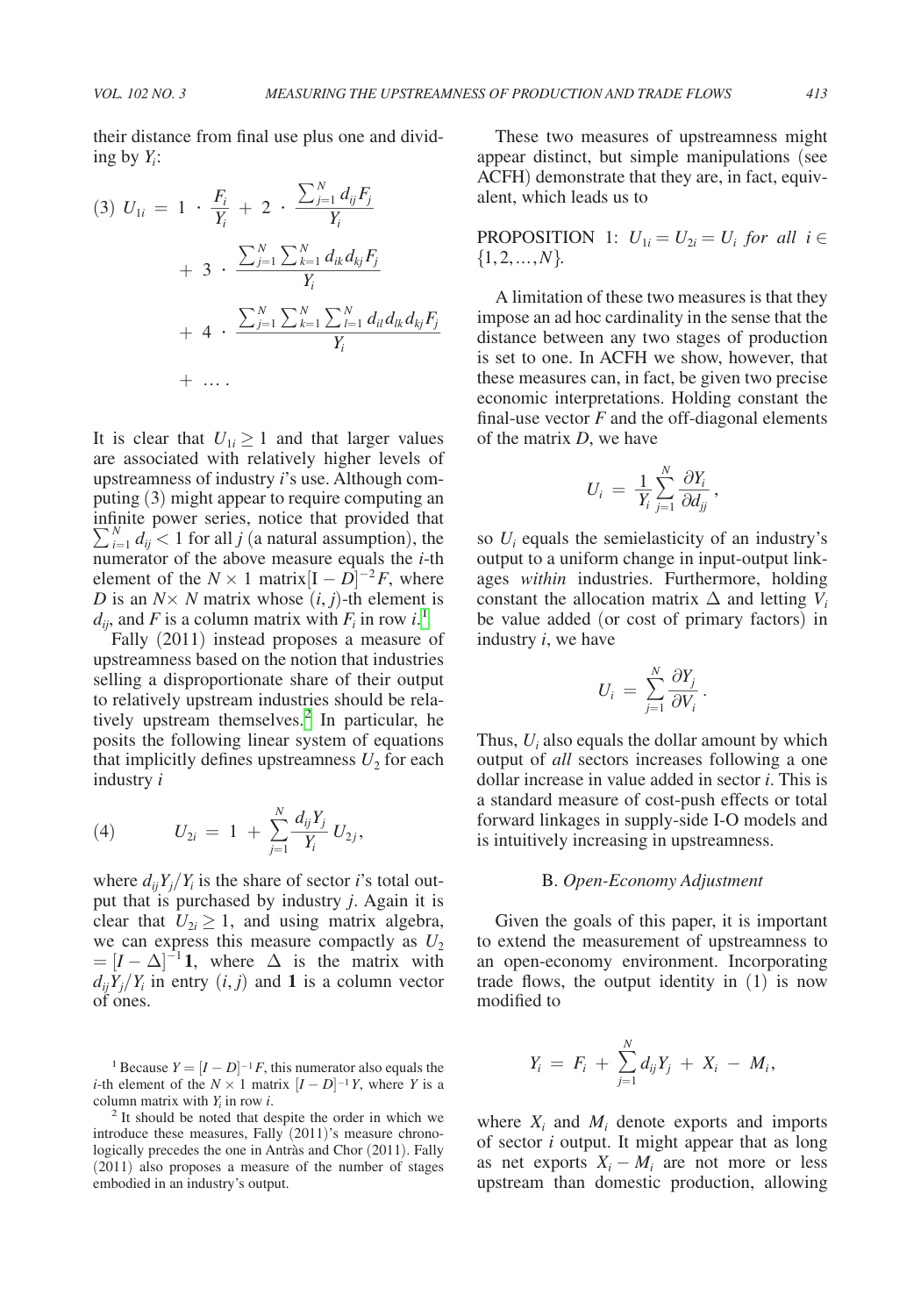<span id="page-2-0"></span>for international trade would have no bearing on the measures of upstreamness discussed above. Nevertheless, it is important to note that the interindustry commodity flow data used to construct the matrix of US input-output coefficients *D* do not distinguish between flows of domestic goods and international exchanges[.3](#page-2-1) Hence, although the share of gross output in industry *i* that is used as intermediate inputs in industry *j*

that is used as intermediate inputs in in  
\n(at home or abroad) is given by the ratio  
\n(5) 
$$
\delta_{ij} = \frac{d_{ij}Y_j + X_{ij} - M_{ij}}{Y_i},
$$

in practice we lack information on international interindustry flows  $X_{ij}$  and  $M_{ij}$ .

It seems sensible, however, to assume that  $\delta_{ii} = X_{ii}/X_i = M_{ii}/M_i$ , so that the share of industry *i*'s exports (imports) that are used by industry *j* producers is identical to the share of industry *i* output used in industry *j* (at home or abroad). With this assumption, one can easily verify that our two measures of upstreamness in

(3) and (4) still coincide after replacing 
$$
d_{ij}
$$
 with  
\n(6) 
$$
\hat{d}_{ij} = d_{ij} \frac{Y_i}{Y_i - X_i + M_i},
$$

where the denominator in (6) is the domestic absorption of industry *i*'s output. It is worth stressing that the assumptions that lead to (6) are perfectly consistent with countries specializing in different segments of the value chain (see ACFH for a simple two-country example that also highlights the importance of the adjustment in  $(6)$ <sup>[4](#page-2-2)</sup>

#### **II. Upstreamness in US Production**

We construct the above measure of industry upstreamness using the 2002 US benchmark I-O Tables, as made available by the Bureau of Economic Analysis (BEA) on its website. A key advantage of the US data is that they report information on production linkages between industries at a highly disaggregated level, namely six-digit I-O industry codes. There are altogether 426 industries in the I-O Tables, of which 279 are in manufacturing.

We employ the detailed Supplementary Use Table after redefinitions. The  $(i, j)$ -th entry of this Use Table reports the value of inputs of commodity *i* used in the production of industry *j* in the US economy. An additional set of columns records the value of commodity *i* that enters into final uses, namely consumption, investment, net changes in inventories, and net exports.

We construct the square matrix  $\Delta$  with the open-economy adjustment in (6) as follows. The numerator of the  $(i, j)$ -th entry of  $\Delta$ ,  $d_{ij}Y_j$ , is precisely the value of commodity *i* used in *j*'s production; we plug in the  $(i, j)$ -th entry from the Use Table for this numerator. The denominator  $Y_i - X_i + M_i$  is, in turn, calculated as the sum of values in row *i* of the Use Table, less that recorded under net exports and net changes in inventories. With this  $\hat{\Delta}$ , the formula  $[I - \tilde{\Delta}]^{-1}$  **1** delivers a column vector whose *i*-th entry is the upstreamness measure, *Ui*.

We find that industries vary considerably in terms of their average production line position. The measure of upstreamness ranges from a minimum of 1 (19 industries where all output goes only to final uses) to a maximum of 4.65 (Petrochemicals). Its mean value across the 426 industries is 2.09, with a standard deviation of 0.8[5](#page-2-3).<sup>5</sup> The average industry therefore enters into production processes roughly one stage before final use. For illustrative purposes, [Table](#page-3-0)  [1](#page-3-0) lists the five least and most upstream manufacturing industries. Automobiles, furniture, and footwear are among the most downstream of industries, with almost all of their output going directly to the end user. In contrast, the most upstream industries tend to be involved in processing raw materials. Within manufacturing, upstreamness is positively correlated with physical capital intensity and negatively correlated with skill intensity (Fally 2011).

<span id="page-2-1"></span> $3$  In other words, the coefficient  $d_{ij}$  is computed as the total purchases by industry *j* of industry *i*'s output, regardless of whether those purchases are domestic or involve imports. See Horowitz and Planting (2009) for more discussion. 4 The above discussion abstracts from changes in invento-

<span id="page-2-2"></span>ries for ease of notation. See ACFH for details of the analogous adjustment for dealing with inventories.

<span id="page-2-3"></span><sup>5</sup> These summary statistics are similar when restricting to manufacturing industries only. Furthermore, the correlation between upstreamness calculated with the open-economy and inventories corrections and upstreamness calculated without these corrections is 0.89.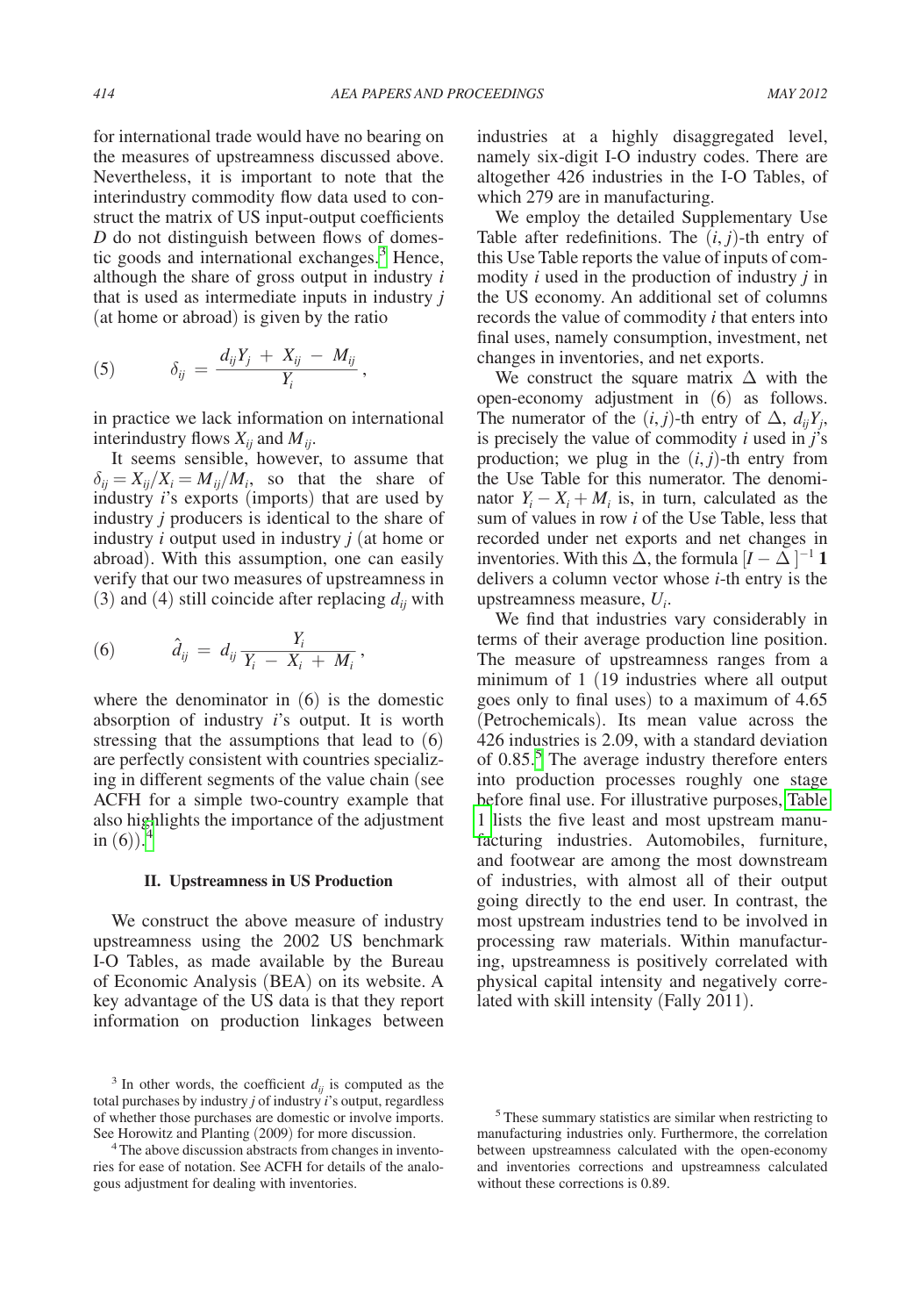| US IO2002 industry                       | Upstreamness |
|------------------------------------------|--------------|
| Automobile (336111)                      | 1.000        |
| Light truck and utility vehicle (336112) | 1.001        |
| Nonupholstered wood furniture (337112)   | 1.005        |
| Upholstered household furniture (337121) | 1.007        |
| Footwear (316200)                        | 1.007        |
| Alumina refining (33131A)                | 3.814        |
| Other basic organic chemical (325190)    | 3.853        |
| Secondary smelting of aluminum (331314)  | 4.064        |
| Primary smelting of copper (331411)      | 4.355        |
| Petrochemical (325110)                   | 4.651        |

<span id="page-3-0"></span>Table 1—Least and Most Upstream Industries (*Manuf.*)

## **III. Upstreamness in Other Countries**

The upstreamness measure is most likely to be useful if it is stable across countries. In practice, stability can be difficult to verify because national I-O tables differ in their classification systems and level of aggregation. Fortunately, recent efforts such as the OECD STAN database have made available I-O tables for many countries in a reasonably well-concorded fashion. A subset of the STAN tables were submitted by Eurostat, the statistics office of the EU. We employ the STAN data for a subset of 16 EU countries that share an exact aggregation of the data for 2005.[6](#page-3-1) These Eurostat tables contain 41 sectors, 13 of which are in manufacturing. As the rest of our article relies on US data, we also check how upstreamness calculated from the US table in the STAN database compares with the EU measures.<sup>7</sup> Lastly, we constructed an aggregate EU table, denoted below by EUR, that brings in imperfectly concorded data from countries outside our sample of 16.

We calculate the upstreamness measure for each individual country, following the procedure in Section II. To verify the consistency of industry upstreamness across countries, we conduct a Spearman rank correlation test among all country pairs. A subset of these results are reported

Table 2—Rank Correlations of Industry Upstreamness

|                              |                    |  | USA EUR CZE DEU DNK ESP ITA LUX             |  |  |
|------------------------------|--------------------|--|---------------------------------------------|--|--|
| USA 1.00                     |                    |  |                                             |  |  |
| EUR 0.85 1.00                |                    |  |                                             |  |  |
|                              | CZE 0.60 0.79 1.00 |  |                                             |  |  |
| DEU 0.78 0.94 0.80 1.00      |                    |  |                                             |  |  |
| DNK 0.75 0.82 0.72 0.83 1.00 |                    |  |                                             |  |  |
|                              |                    |  | ESP 0.79 0.92 0.80 0.86 0.78 1.00           |  |  |
|                              |                    |  | ITA 0.81 0.93 0.79 0.87 0.74 0.86 1.00      |  |  |
|                              |                    |  | LUX 0.66 0.76 0.56 0.75 0.72 0.61 0.74 1.00 |  |  |

in Table 2 (see ACFH for the full matrix). The rank correlation is always large and positive; in all country pairs, this is significantly different from zero at a *p*-value of 0.01. A useful point to note is that the correlations tend to be slightly lower for small countries, where trade is a larger share of output, and the open-economy adjust-ment would matter more.<sup>[8](#page-3-3)</sup>

The cross-industry variation of our upstreamness measure in the European data is also largely consistent with the range of values reported earlier in Table 1. In sum, the European evidence gives us great confidence that the industry measures are stable across countries, at least at the higher level of aggregation in the STAN database.

## **IV. Application to Trade**

We conclude by briefly exploring how our measure, specifically that based on the more disaggregate 2002 US I-O Tables, can shed some new perspectives on trade patterns, with regard to whether a country's exports tend to be in relatively upstream versus downstream industries.<sup>9</sup>

We calculate a summary measure of the upstreamness of a country's exports by combining our US-based measure with detailed product-level trade data. We take a weighted average of industry upstreamness values for each country, using the total exports by the country in the respective industries as weights. We consider trade flows from 2002 for a core sample of 181 countries.

<span id="page-3-1"></span><sup>6</sup> The 16 countries are: Austria, Belgium, the Czech Republic, Denmark, Estonia, Finland, Germany, Greece, Hungary, Italy, Luxembourg, the Netherlands, Portugal, Slovakia, Slovenia, and Spain. 7 This US measure also correlates well with upstreamness

<span id="page-3-2"></span>calculated for the wider sample of countries in the STAN database, including several non-European countries (see ACFH). However, more caveats apply to these findings as the number of industries that can be successfully matched is lower.

<span id="page-3-3"></span><sup>8</sup> The upstreamness measures for the 16 EU countries are also *jointly* correlated to a high degree, as 76 percent of the total variation in the measures is captured in a principal components analysis by a single component. The correlation of US upstreamness with this principal component of the EU measures is 0.82.<br><sup>9</sup> For further applications, see Fally (2011) and Antràs

<span id="page-3-4"></span>and Chor (2011).